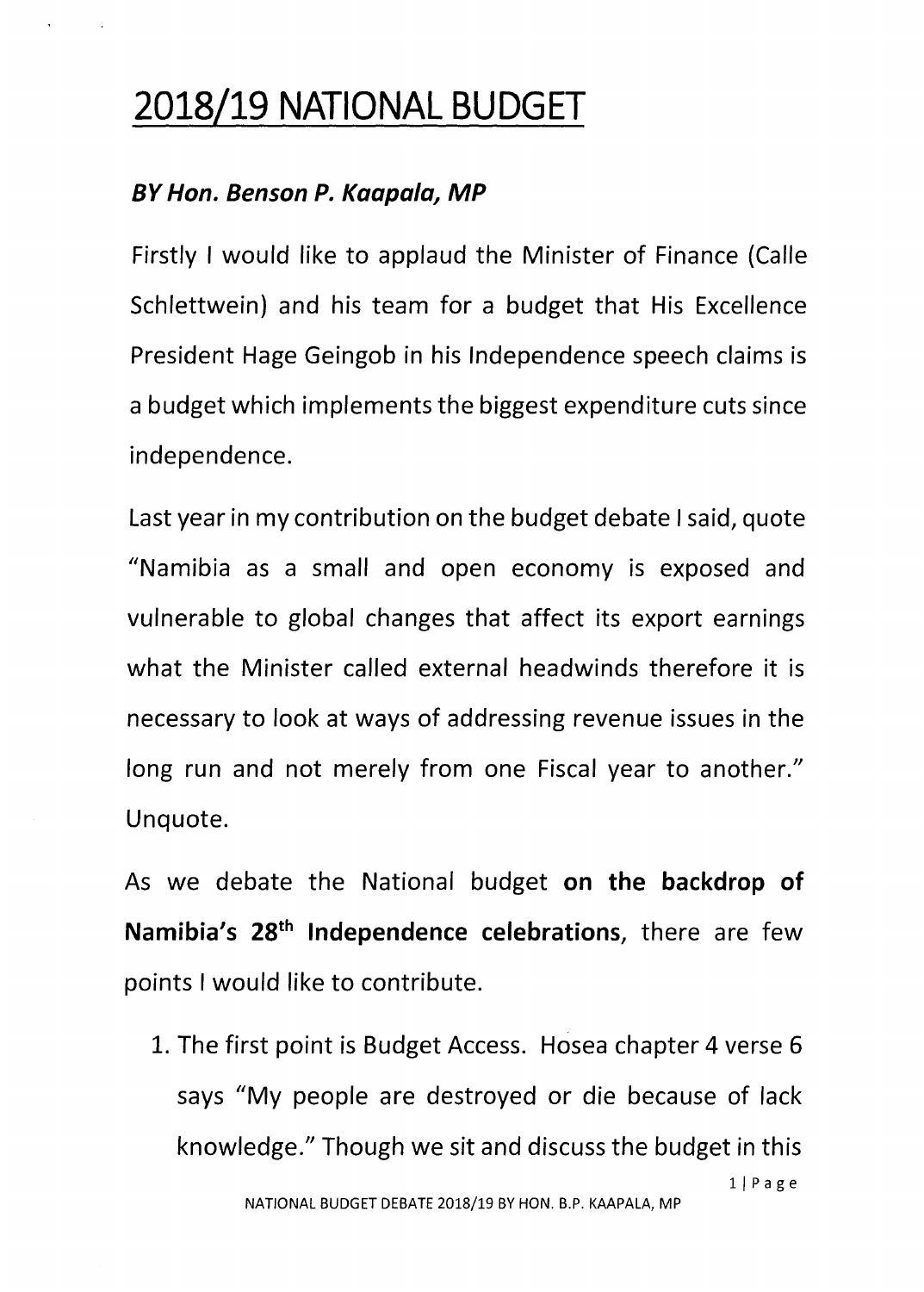August House and various institutions in the business sector organize budget reviews etcetera the **question is** how many of the ordinary citizens and especially the poor have access to the budget? Access to the National Budget does not only mean being able to read it but being able **to understand its contents and benefit** from its implementation.

**Our people need to understand** what the National Budget is and its importance. Knowledge of the **Budget as a plan for expenses** allows Namibians to hold Government accountable and to protest when necessary when Government spends resources on items that are not planned for or budgeted for. **Our people are dying because of lack of knowledge** and the Ministry of Finance needs to do more so that the budget is accessible to the electorate. The Guide to the Namibian Budget written by Robin Sherbourne is one such tool that the Ministry can use to propagate the understanding of the National Budget.

The **Budget receives a lot of attention at the beginning of the fiscal year** and also during the mid-term review **but there is little monitoring and evaluation** of the actual 21Page NATIONAL BUDGET DEBATE 2018/19 BY HON. B.P. KAAPALA, MP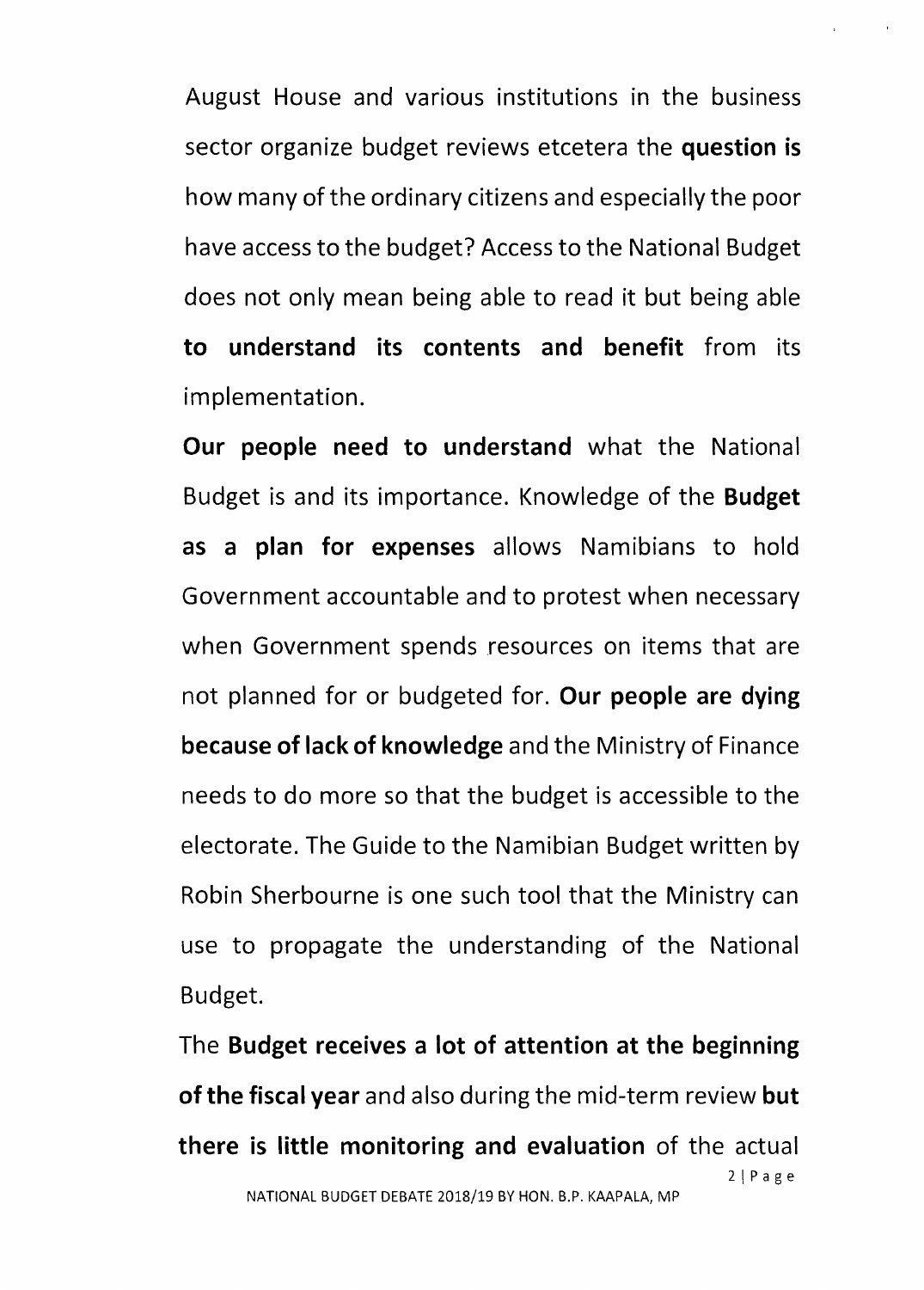implementation during the year. With budget knowledge, the **electorate can hold Government accountable** for massive spending that does not achieve key Government objectives **such as** the recent purchase of the **Oropoko Lodgeby the Ministry of Defence despite budget constraints that led to soldiers being sent home.** Or the **Genocide fees** for British Lawyer and other unplanned expenditures that **no one seems to know how much was spent.**

2. Secondly, His Excellency President **Geingob echoed the sentiments I raised** in this August House during the last Budget debate. His Excellency in his Independence address **stated that our small and medium enterprises or SMEs need to diversify their business portfolio** because many of **our SMEs are not entrepreneurs but tenderpreneurs.** They survive from one Government tender to another and as a result, **about sixty thousand (60 000)** people according to the latest Equity Commission report have **lost their jobs** due to the "head winds" faced by our Economy.

Government has struggled to honour payments and as a result, people have lost work and livelihoods. We cannot 3/Page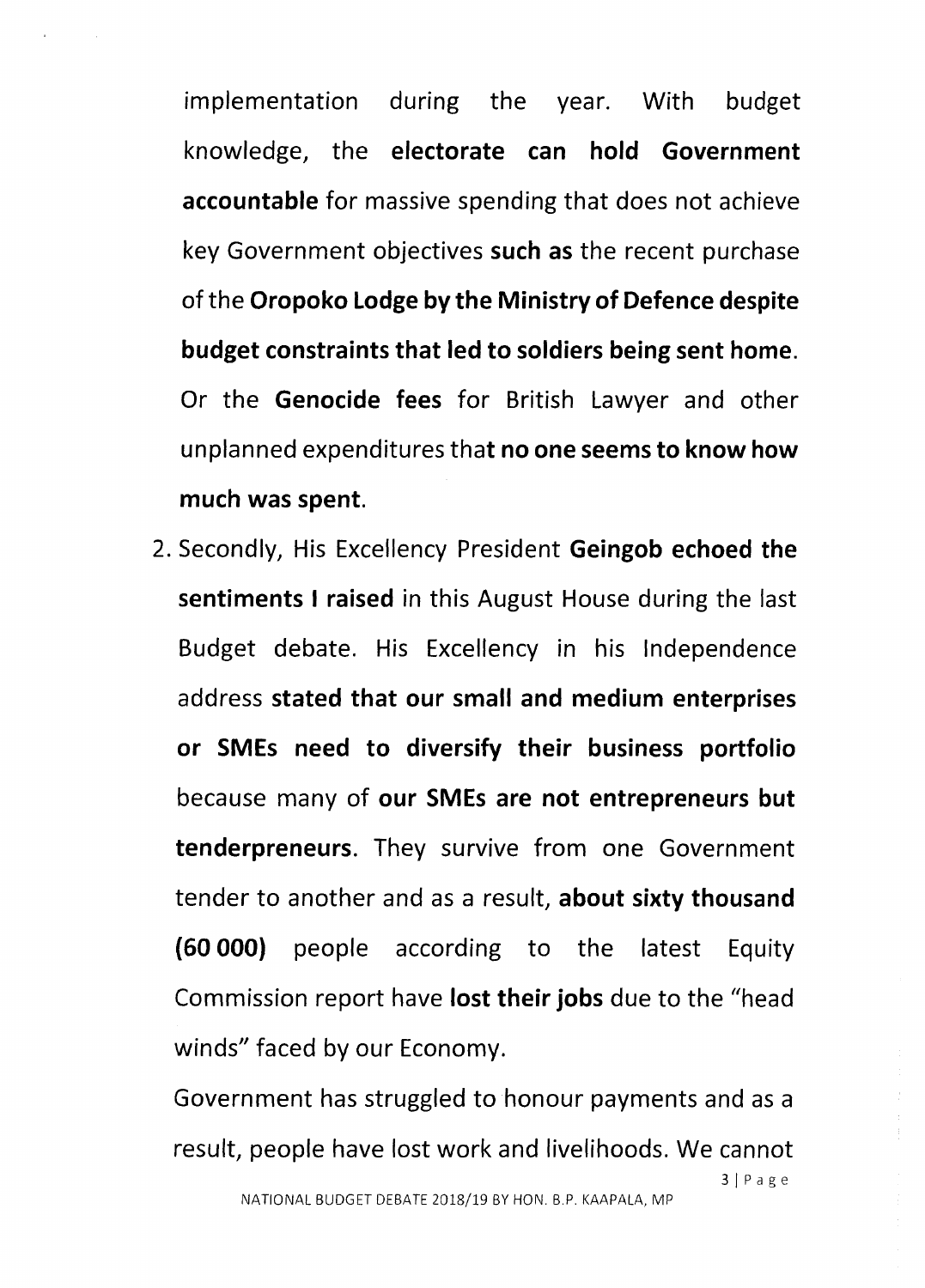expert SMEs to diversify if we do not create better access to funds and not only place our people at the mercy of sharks called banks. A growing trend is that capital funding is limited to those who have funds already or those who have collateral, it is limited to those who are politically connected to the ruling party and we can debate as much as we want about SMEs diversifying but without start-up capital, these will remain merely talks.

Kaleb Sioni Shafishuna designed an electricity transformer that produces about 700 kilowatt of electricity but there seems to be no funding to invest in innovation and real entrepreneurship like this young man but only funding for tenderpreneurs who add little value to the GDP and only add value to their individual pockets.

The SME Bank was a good initiative but sadly due to looting and stealing by those entrusted to manage it, it has failed and is on the verge of liquidation.

3. This increasing corruption, nepotism and partisan leads me to my third point. As we debate this Budget I would like to remind the House that the National Budget is not for individuals or for a political party or for a privileged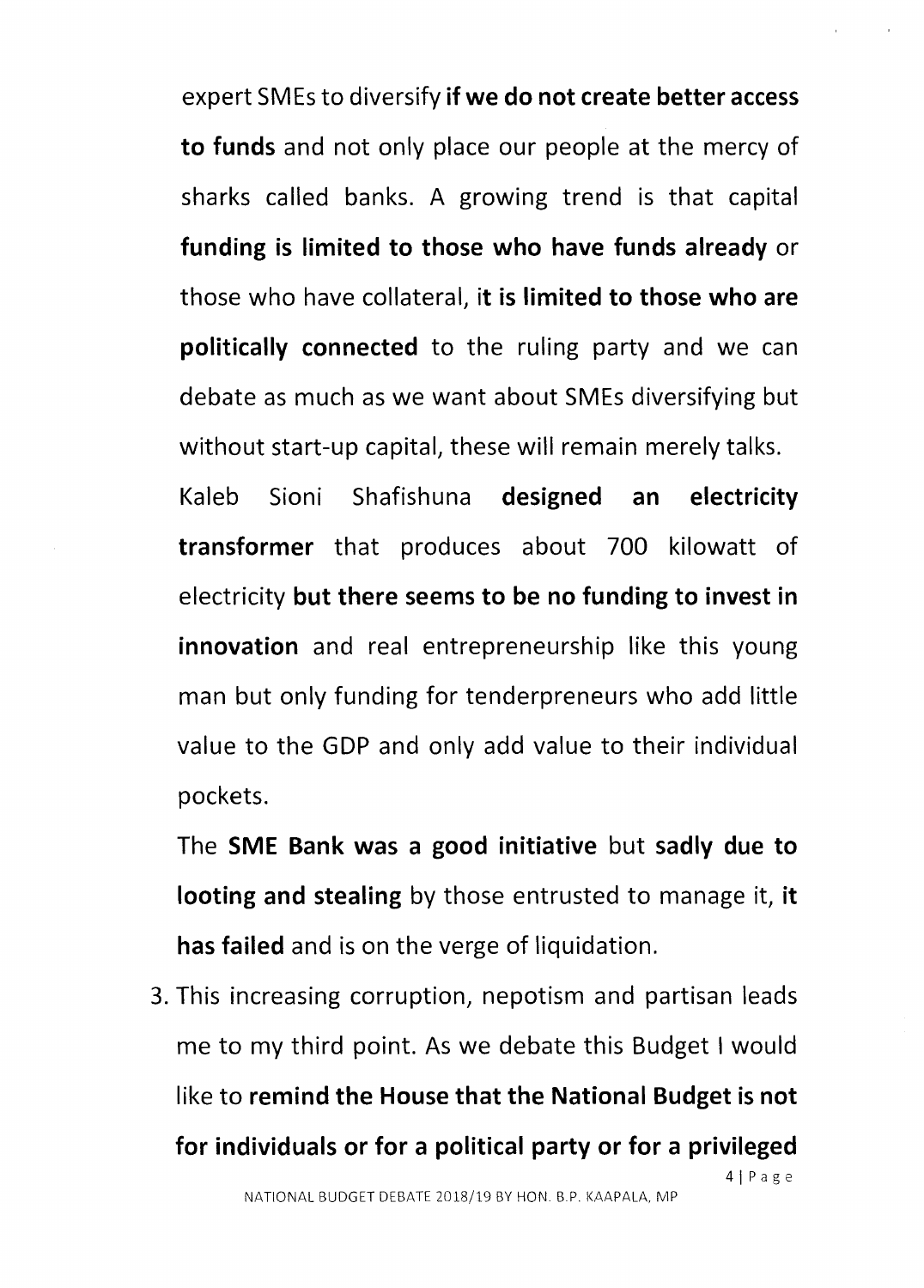few. This country's resources be it natural, human or monetary resources are not for a few individuals and groups and the ruling party but for the entire country. The ruling party is only the elected custodian to safe guard and distribute resources to every Namibian citizen according to their need. Yet, the State seems to be serving the ruling party and not the party serving the State. We need to put aside the word corruption because it has lost its meaning in Namibia. To be successful in Namibia, one needs to be corrupt and a member of the ruling elite, people are saying it is our time to eat because we have this tribe or that person in office. This should not be the case, people should not use a party or an office to advance their selfish and unpatriotic ambitions using our people's money or this country's resources. If you look at the Budget Highlights 95% of Government revenue is from tax with almost 50% from income tax or the people's money. Corruption or plainly put, stealing and looting by individuals and groups is draining the country of revenue, resources and blocking a path to self-fulfilment and prosperity for the ordinary citizen.

SIPage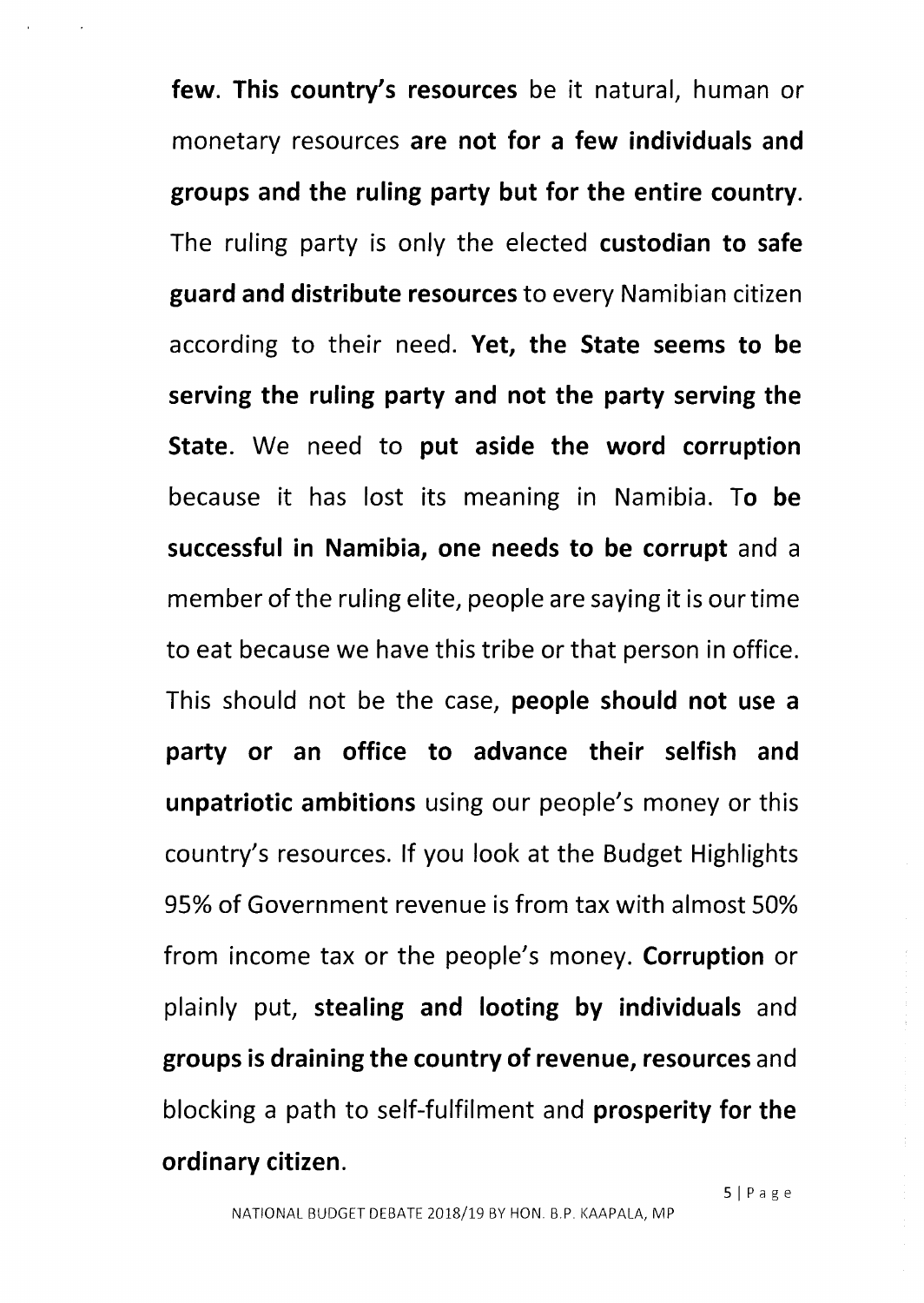4. The fourth point is the issue of decentralization. I have raised this issue before, that the Ministry of Urban and Rural Development is **wrongly framed and does not have meaning** in line with the Regional and Local Government. This Ministry receives N\$ 2.2 billion from the budget allocation. The Hon. Minister of Finance in his budget speech says emphasis is shifted to provision of services such as sanitation, serviced urban land and so forth. On the 21st of February 2018, the **New Era reported that 80% of the budget received** from Central Government **for the Kunene Region was returned due to infighting,** money that was aimed at providing the said provision of services such as sanitation, serviced urban land and so forth.

The question is, **do Regions** as part of the decentralization initiative **have visions and proper budgets? What do they contribute towards the National Purse or budget?** What direction and vision do Governors and their Regional Government offer towards the national agenda? How do they develop the regions if 80% of money intended to uplift the people is returned to treasury?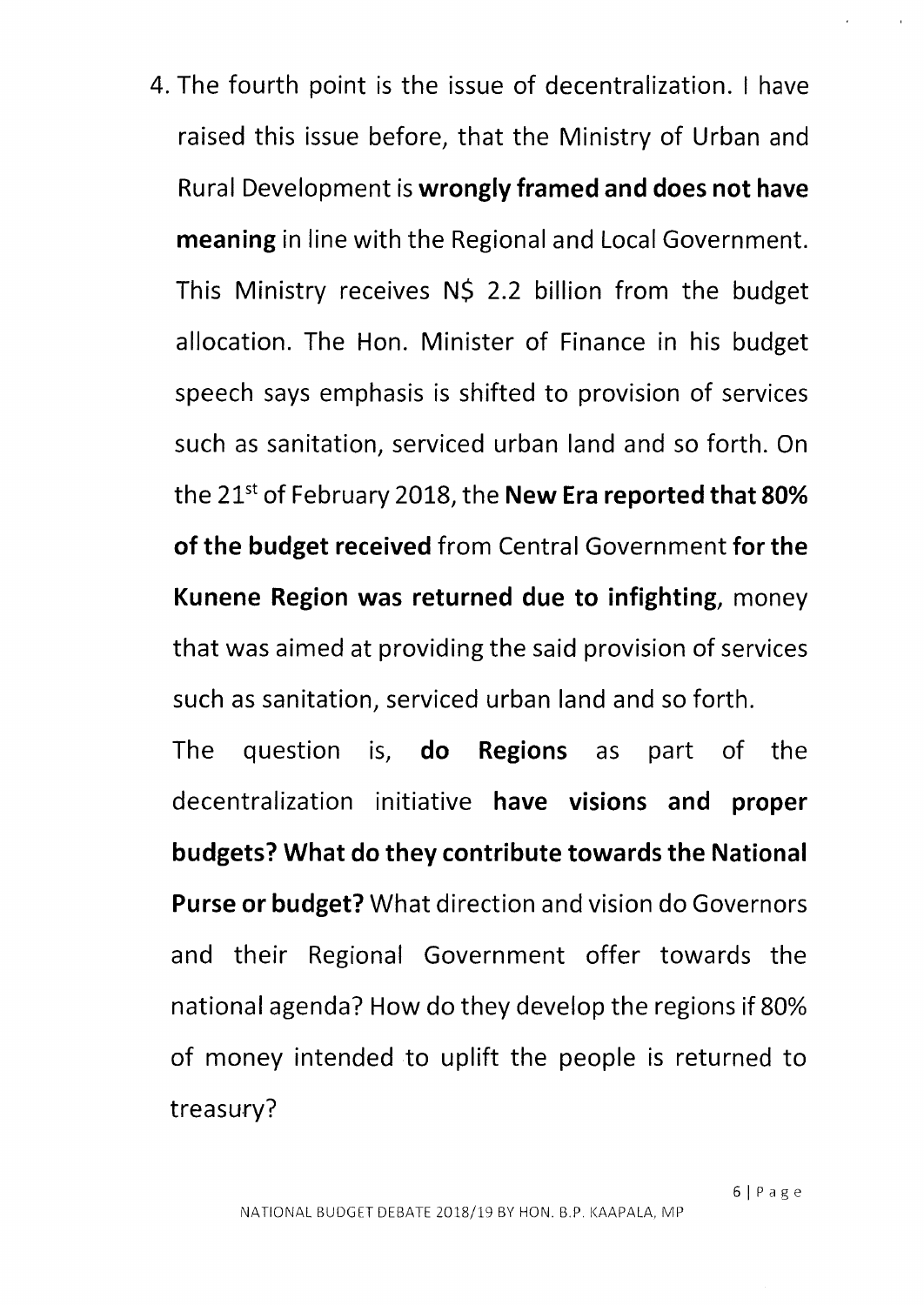**I would suggest that Governors and their Regional Governments must draw up proper budgets** including projected revenue and expenditure, regional objectives including short, medium and long term objectives to **be presented to this August House or the National Council. Non-performing Governors should be recalled** because they are undemocratically appointed by the Head of State and **should not be rewarded with fishing quotas** or a seat in the Central Committee **as a reward for doing nothing.** Governors and their team **should be held accountable** for watching **Local Authorities demolish poor Namibian** Citizen's **homes** or overseeing regional governments that return money to treasury due to infighting or laziness or lack of visionary leadership. **Careless leadership** at all levels including Local Authorities, Regional and National Government **is proving costly and things could get worse if not corrected. We cannot talk of poverty eradication if we tear down our own people's homes or send back** over N\$ 800 million **to treasury** as reported by The Namibian in 2016 because of lack of project implementation. This is what I mean by careless leadership. N\$ 800 million is the 7jPage NATIONAL BUDGET DEBATE 2018/19 BY HON. B.P. KAAPALA, MP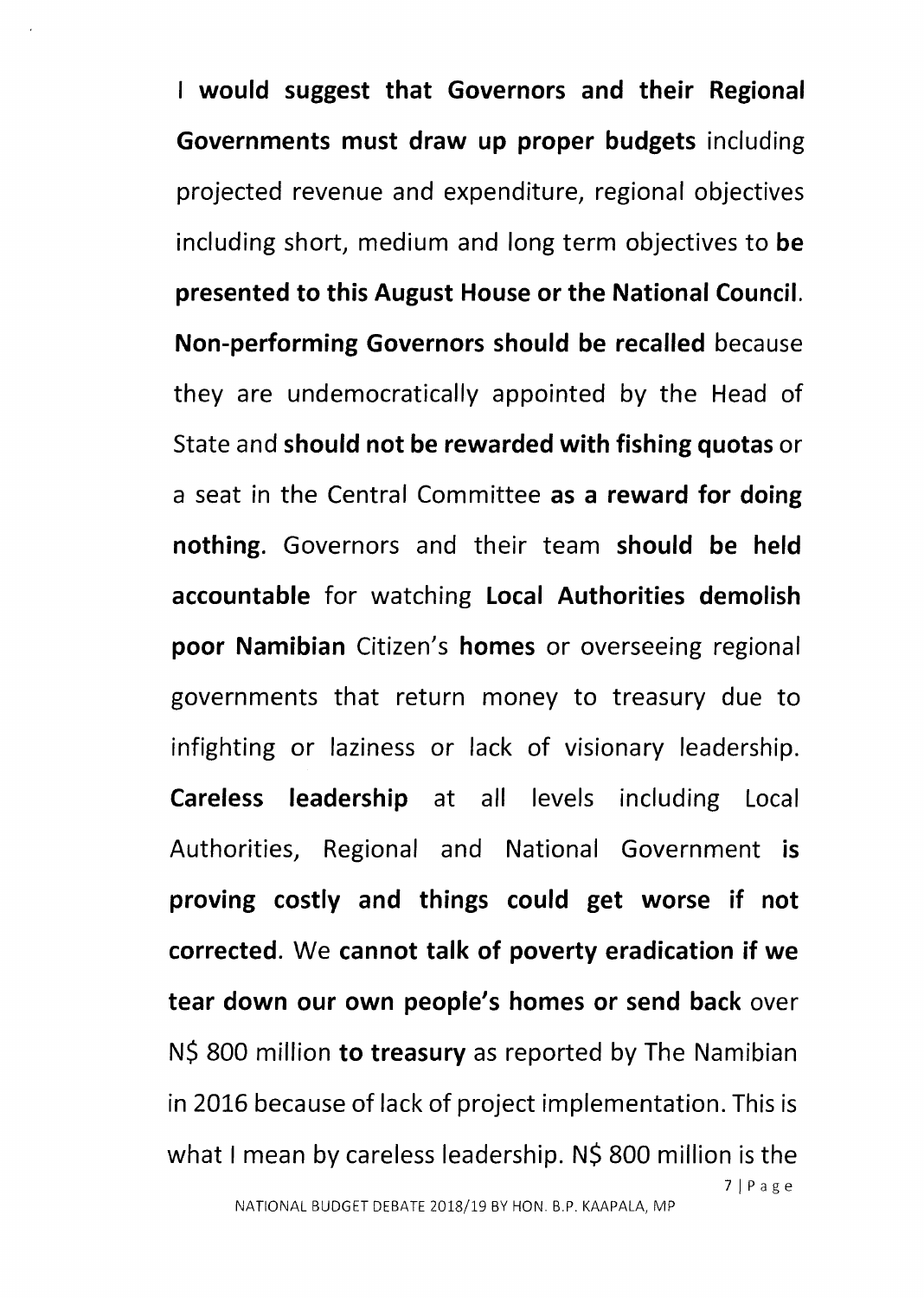budget of a ministry. How can this much money be returned while we fail to provide serviced land and as a result demolish our own people's homes? Careless leadership as I said could prove costly in form of lawsuits such as the recent demolition of homes in Katima Mulilo and not forgetting the high treason case which has become a cancer. A trial that proved costly due to its magnitude and length and as reported in The Namibian in 2015, it had turned into a burden for Namibia's legal system both financially and the ability to uphold the rights enshrined in the Constitution.

In conclusion, I repeat the call I made last year that even as we debate this Fiscal Budget for 2018/19 it is most important that we begin engaging in national dialogue facilitated by the Ministry of Finance and look into diversification of revenue generating activities beyond just tax collection and export of primary resources. With over 95% of Government revenue generated from taxes see page 34 of the Budget Statement and more than N\$19 billion expected from taxes on international trade, this is a recipe for disaster and is a security risk. Why do I say so? When one looks at the revenues